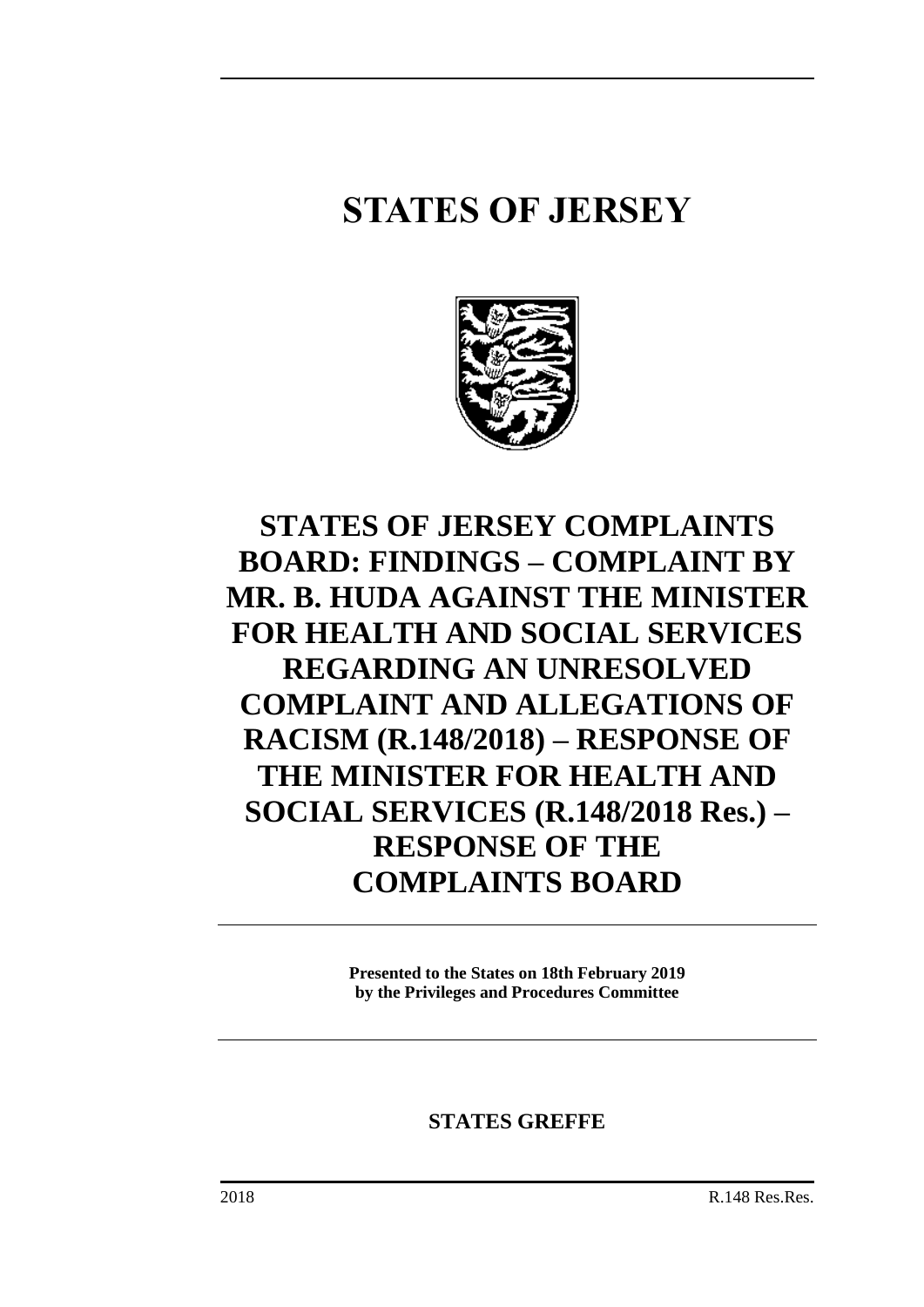# **RESPONSE OF THE COMPLAINTS BOARD TO THE RESPONSE OF THE MINISTER FOR HEALTH AND SOCIAL SERVICES**

#### **States of Jersey Complaints Board**

On 26th October 2018, a Complaints Board Hearing constituted under Article 9(9) of the [Administrative Decisions \(Review\) \(Jersey\) Law 1982](https://www.jerseylaw.je/laws/revised/Pages/16.025.aspx) was held to review a complaint by Mr. B. Huda against the Minister for Health and Social Services regarding an unresolved complaint and allegations of racism.

On 5th December 2018, the Privileges and Procedures Committee presented to the States the findings of the Complaints Board Hearing (*see* [R.148/2018\)](https://statesassembly.gov.je/assemblyreports/2018/r.148-2018.pdf).

# **Response of the Minister for Health and Social Services**

The Minister, having reconsidered the decision as required by the Board under Article 9(9) of the Law, presented his response to the States on 12th February 2019 (*see* [R.148/2018](https://statesassembly.gov.je/assemblyreports/2018/r.148-2018res.pdf) Res.).

PPC now presents to the States the Complaints Board's response to the Minister's response.

# **Response of the Complaints Board**

The Board has noted the response of the Minister, and is disappointed – although not surprised – that a Minister has once again sought to "spin" his response in a manner that seeks to disguise, and even justify, what was a critical failure by the Department to follow its own written procedures. It was that failure which rendered the actions of the Department unjust and contrary to natural justice.

Written procedures are established for a reason, and are there to be followed because it is deemed important for due process that such procedures are followed. In this case, the procedure required that Mr. Huda be informed as soon as the Adult Safeguarding Team had decided to refer him to his professional body. The Minister, in his response to the Board's findings, seeks to pass this failure off as a "procedural error", for which apologies have been made to Mr. Huda. This was not a "procedural error", but a failure by the Department to observe and conform to a non-discretionary principle of its own procedure, which deprived Mr. Huda of the basic right to be made aware of accusations made against him.

In his Response, the Minister states that the Complaints Board made "a finding that referral to the GOC was unwarranted or unjustified in all the circumstances". The Board respectfully suggests that the Minister re-reads paragraph 4.6 of its Findings, where it is stated "The Board offers no comment as to whether the outcome of the investigation by the GOC would have been different if the correct processes had been followed.". Nowhere in its Findings has the Board suggested that the referral to the GOC was inappropriate in this case. That decision was always a matter for the Adult Safeguarding Team. The Board reiterates that the procedure in making such a referral should have been followed, but was not, and as a consequence Mr. Huda was denied natural justice.